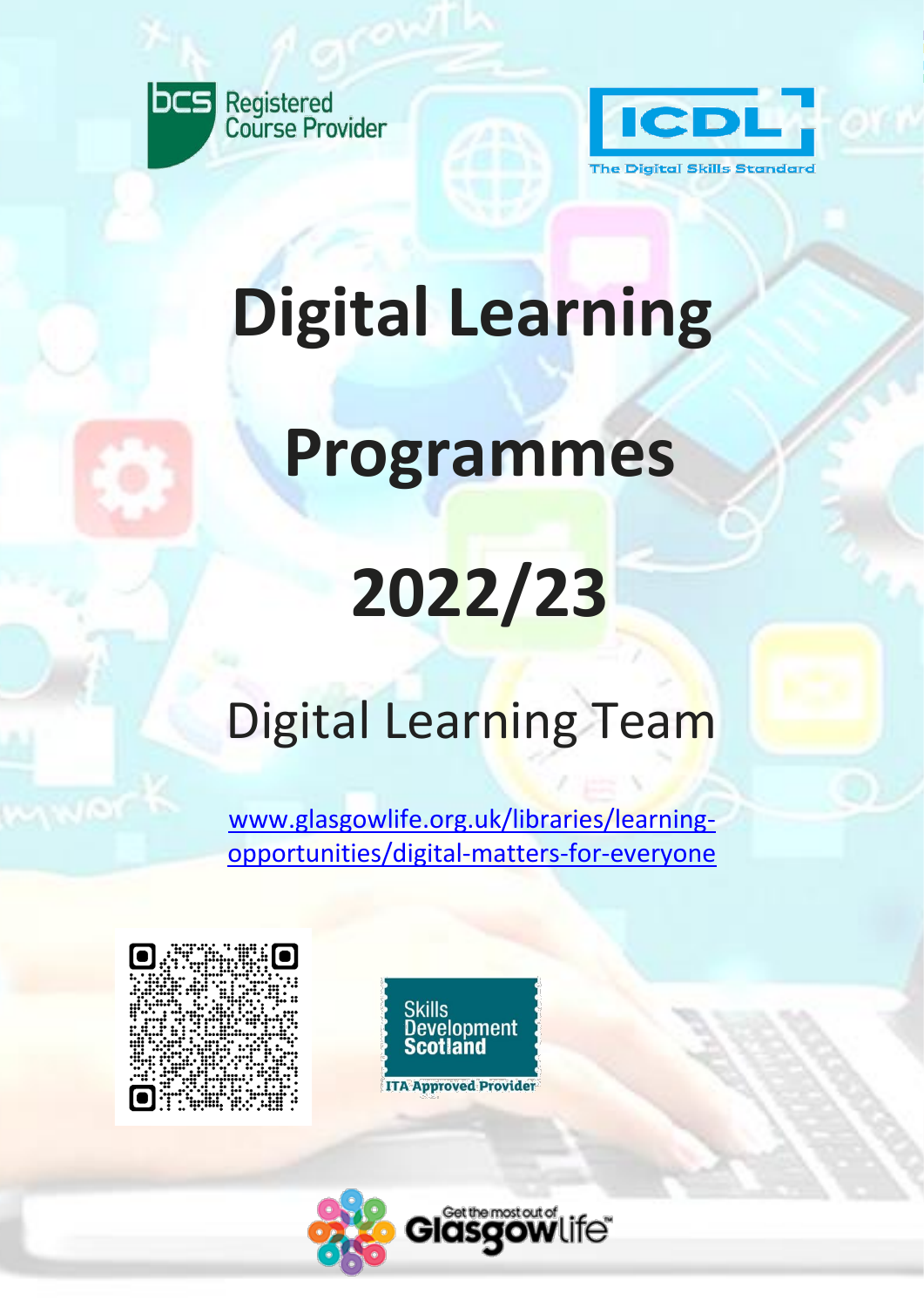# **Digital Support Freephone Helpline**

### **Digital Support Helpline**

**CALL FREE ON** 

0800 158 3974



 $Mon - Wed:$ 

Thu:

Fri:

#### $9:30am - 4:30dm$  $12.30<sub>pm</sub> - 7:30<sub>pm</sub>$  $9.30$ am  $-4:30$ pm

Please note this service is restricted to offer digital support and we will not be able to help with other types of enquires **Glasgowlife®** 

The need for digital skills has never been greater than now!

If you have a computer device with internet access and need help and support with key digital skills, we can help.

Digital skills for work, keeping in touch with family or friends, staying safe online, using online services or maybe learning something new.

What digital skills do you need help with? Give us a call!

**Please note this service is specifically intended for people seeking access to digital support and / or digital learning opportunities only.**

**The helpline is not manned out of hours and voice messages will not be picked up, so please do call back if you do not get through.**



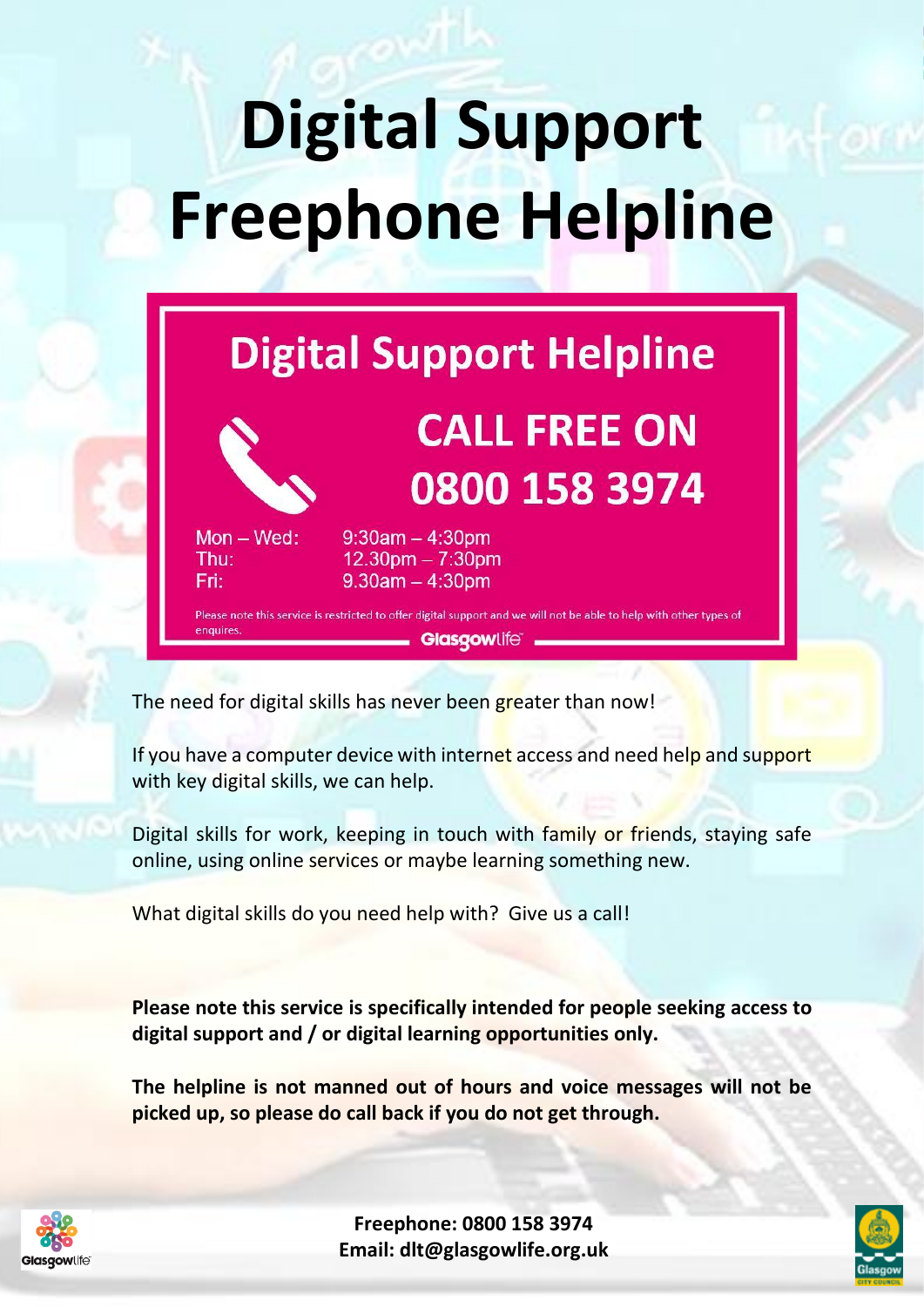

## **Getting Started**

#### **Course description:**

This is a free tutor-led class which runs for 4 weeks.

Topics include:

- o Getting started with *Computers*
- o Getting started with *the Internet*
- o Getting started with *Online Safety & Shopping*
- o Getting started with *Email*

From switching on a computer to using a mouse and exploring the basics of word processing, to searching the Internet and sending Emails  $-$  this is a fun and informal introduction to computers and tablets. It's all done at an easy pace – ideal for anyone with little or no computer experience and even for those who might be a little scared of computers.

The sessions are run by experienced staff who will guide you through the course in the relaxed and friendly environment of our libraries.

**Entry requirements:** No previous experience is necessary

**Qualifications:** Non-certificated

#### **Attendance details:**

The course start dates and times are flexible, with classes running during the day and evenings

#### **Individual Training Account approved:**

Not applicable



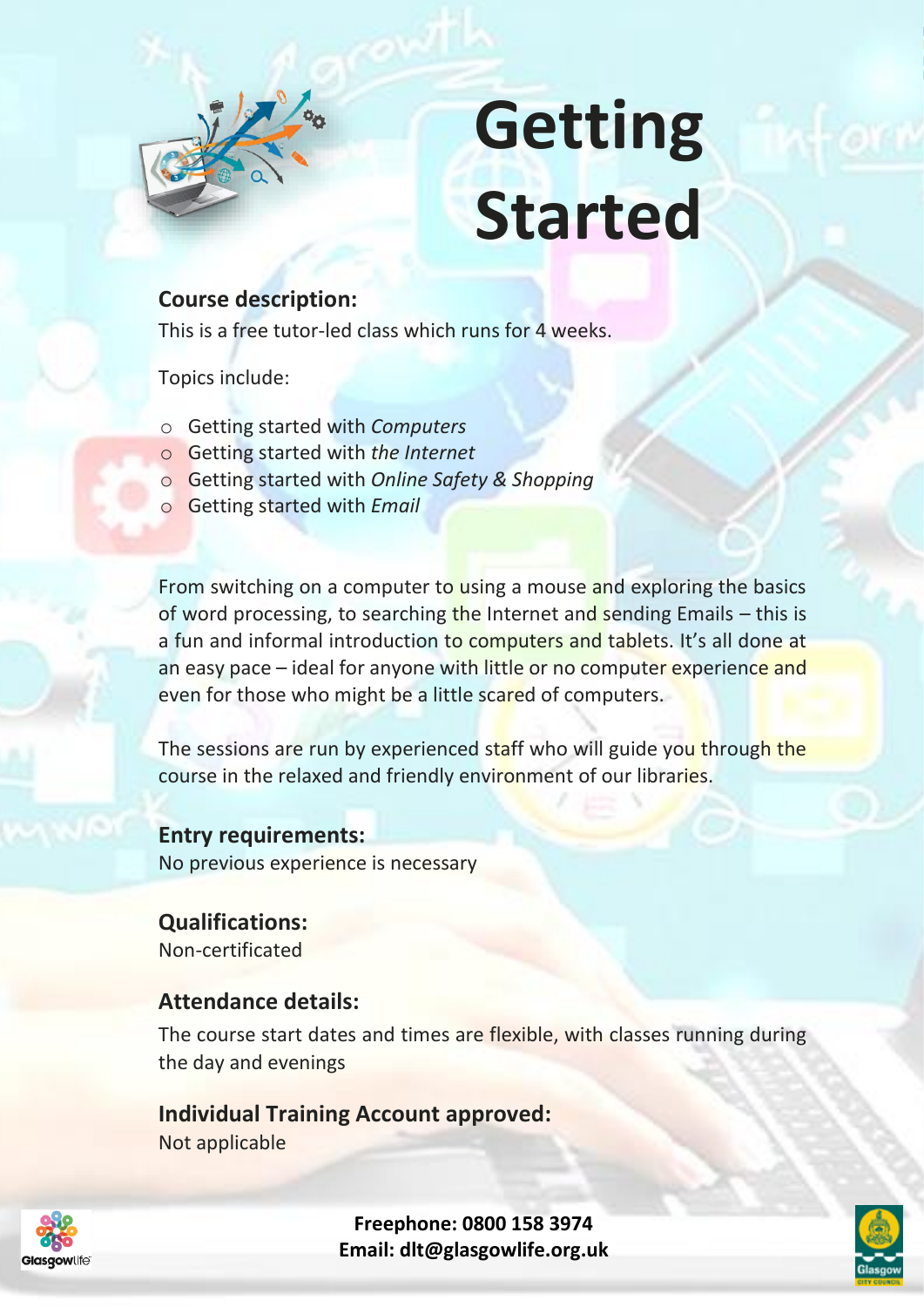

# **Intro to iPad/Tablets**

#### **Course description:**

This is a free tutor-led class which runs for 4 weeks. Topics covered include:

- o Getting started with *iPads/Tablets*
- o Getting started with *the Internet*
- o Getting started with *E-books*
- o Getting started with *Basic Photo editing & E-mailing*

From switching on an iPad/Tablet, to downloading apps, using the Internet and exploring the online collection of E-books available through Glasgow Libraries, basic photo editing concepts and E-mailing.

The class is run by experienced staff who will guide you through the course in the relaxed and friendly environment of our Library Learning Centres.

### **Why not bring your own device and learn on that!**

#### **Entry requirements:**

No previous experience is necessary

**Qualifications:** Non-certificated

#### **Attendance details:**

The course start dates and times are flexible, with classes running during the day and evenings

**Individual Training Account approved:** Not applicable



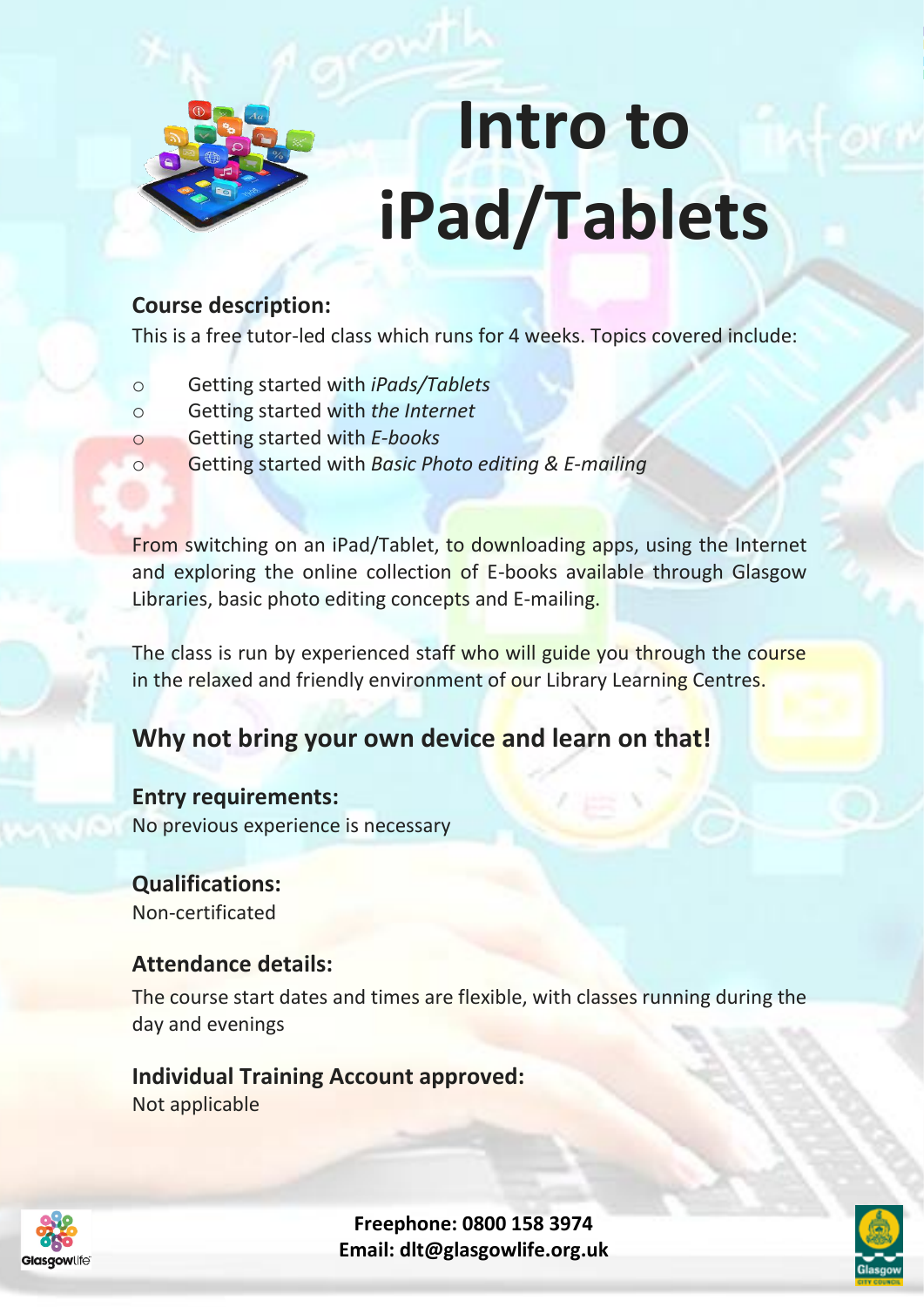

### **Bring Your Own Device**

#### **Service description:**

A free drop-in service where you can get help with simple tasks on your own device.

Whether you need help to use your iPad / Tablet or Laptop, bring it along and we'll do our best to guide you.

Scheduled events will take place at specific venues in the city. Please note this service does not include any type of maintenance or repair of a device.

**Entry requirements:** None

**Qualifications:** None

#### **Attendance details:**

Drop-in to a scheduled event  $-$  Details available from the Digital Learning Team [dlt@glasgowlife.org.uk](mailto:dlt@glasgowlife.org.uk) 

### **Individual Training Account approved:**

Not applicable

Glasgowlife

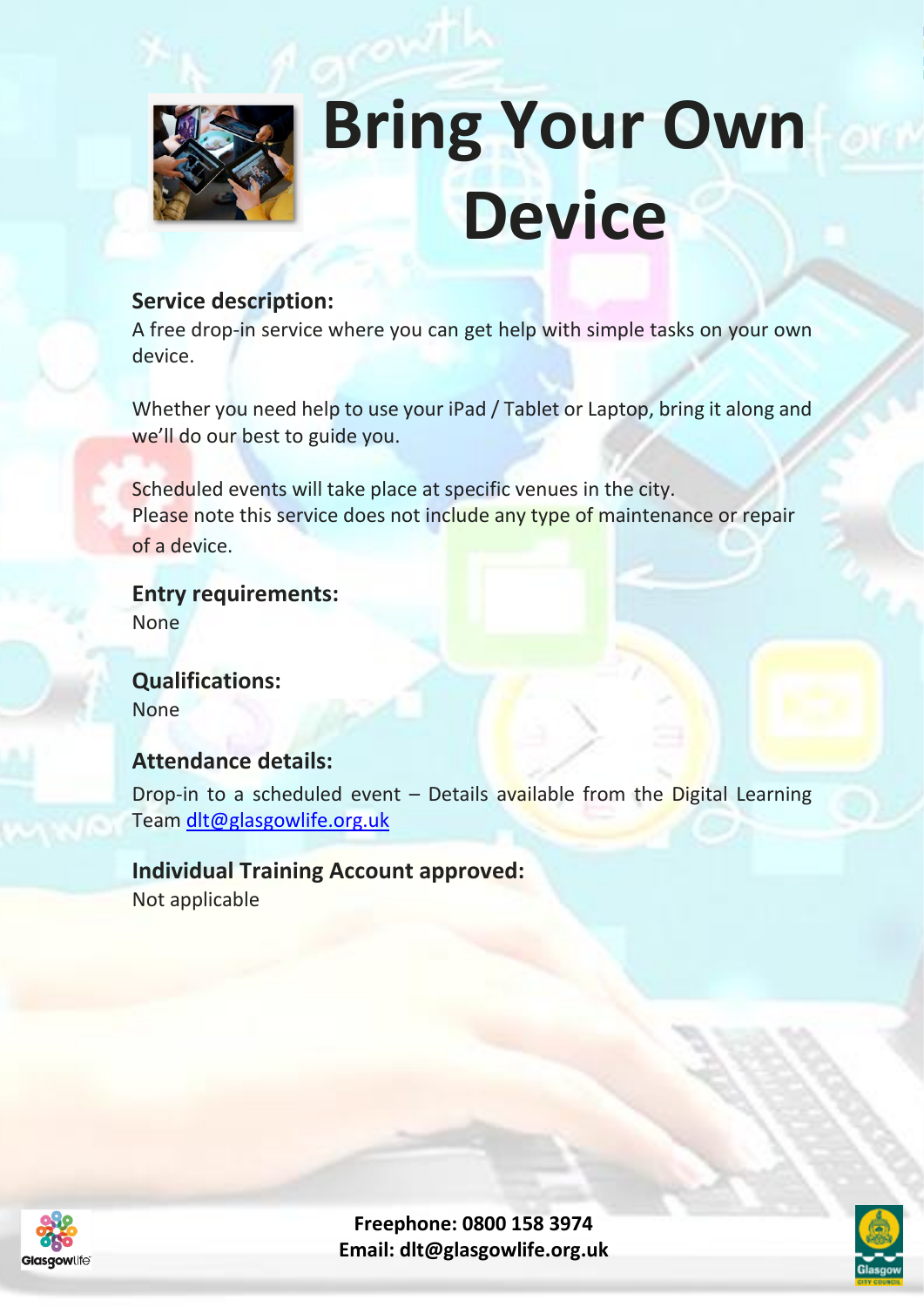### **Learn My Way**

#### **Course description:**

Learn<br>My Way

Learn My Way offers free online learning units which can be studied anywhere with internet access. Support can be provided by one of our tutors.

Topics include:

- o Using a computer
- o Online Basics
- o Online Safety
- o Finding a job online
- o Managing your money online
- o Improving your health online
- o And lots more….

These courses are designed to be studied online and at a pace that suits the learner – ideal for anyone with some computer experience, who would like to more information and skills.

**Entry requirements:**

No previous experience is necessary

**Qualifications:** Non-certificated

#### **Attendance details:**

These courses are online and can be studied anytime. Tutor support is available to get you started.

#### **Individual Training Account approved:**

Not applicable



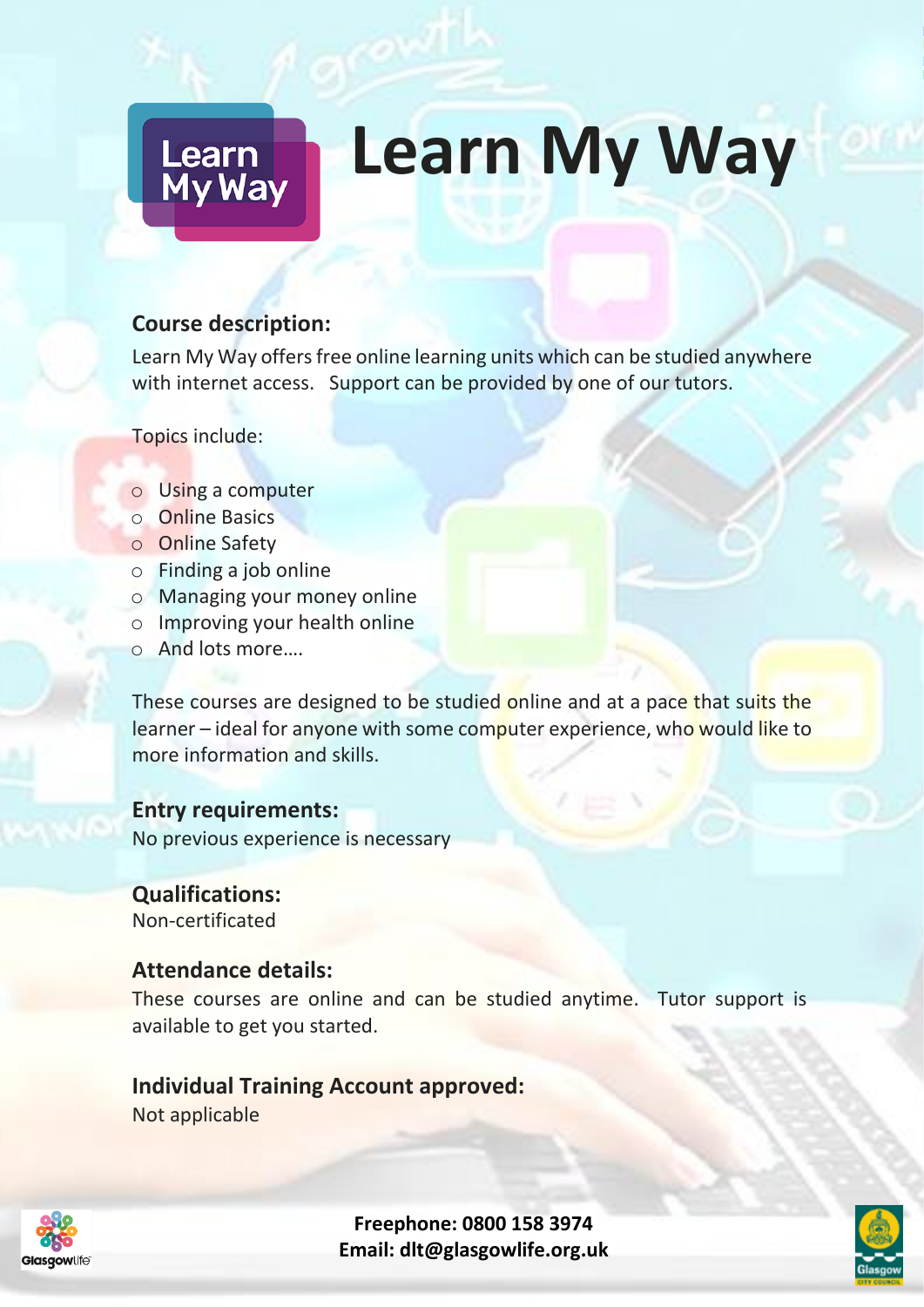

### **Learning Bytes**

#### **Course description:**

A series of free, short individual learning sessions delivered remotely on Microsoft Teams. Sign up for one or as many as you like.

Topics include:

- o Introduction to The Internet
- o Using Internet Search Engines
- o Creating A Document in Word
- o Creating an Outlook Account
- o Setting up a Facebook Account
- o Downloading Apps on iPad/Tablet
- o Using Comparison Websites
- o Intro to iPads/Tablets
- o "Freegal" A Free Music Service for Tablet/ iPad
- o Video Calling for beginners
- $\circ$  How to spot a fake website
- o Using an iPad Camera

#### **Entry requirements:**

Learners need to have some computer skills and an E-mail address as these sessions are delivered remotely using the Microsoft Teams platform.

**Qualifications:** Non-certificated

#### **Attendance details:**

Session start dates, and times are flexible and generally last approx. 45mins. Participant numbers may be restricted.

#### **Individual Training Account approved:**

Not applicable





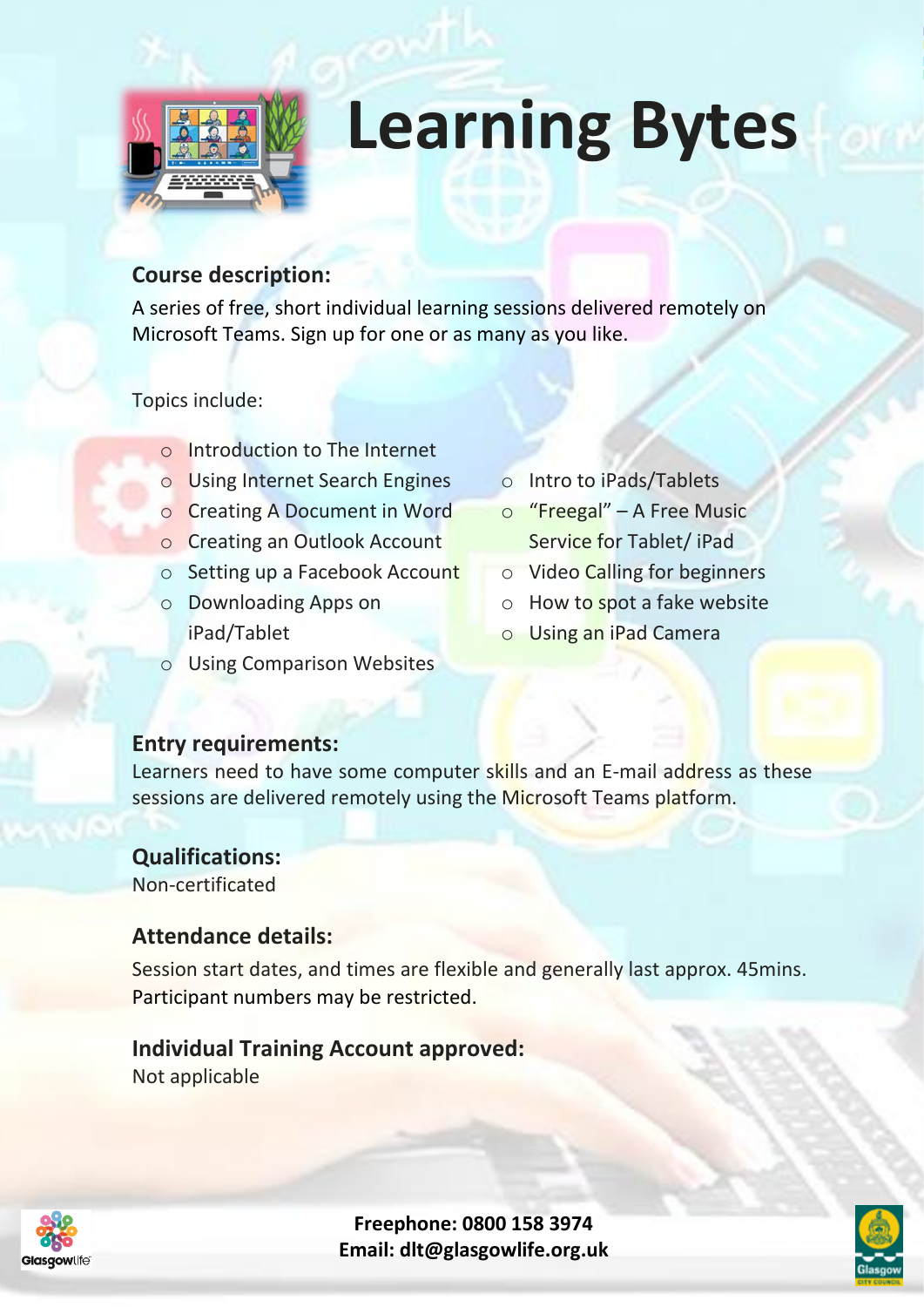

# **Digital Skills Workshops**

#### **Course description:**

A series of learning sessions which may be tutor led or remotely on Microsoft Teams. Sign up for one or as many as you like.

- o Social Media
- o Keeping Safe Online
- o Using Ebay
- o Money Saving Online

o Using the Cloud o Online Job Search o Intro to Word

#### **Entry requirements:**

Learners need to have some computer skills and an E-mail address if they are participating in any remote sessions using the Microsoft Teams platform.

 **Qualifications:** Non-certificated

#### **Attendance details:**

 Session start dates and times are flexible and generally last approx. 2hrs Participant numbers may be restricted.

#### **Individual Training Account approved:**

Not applicable



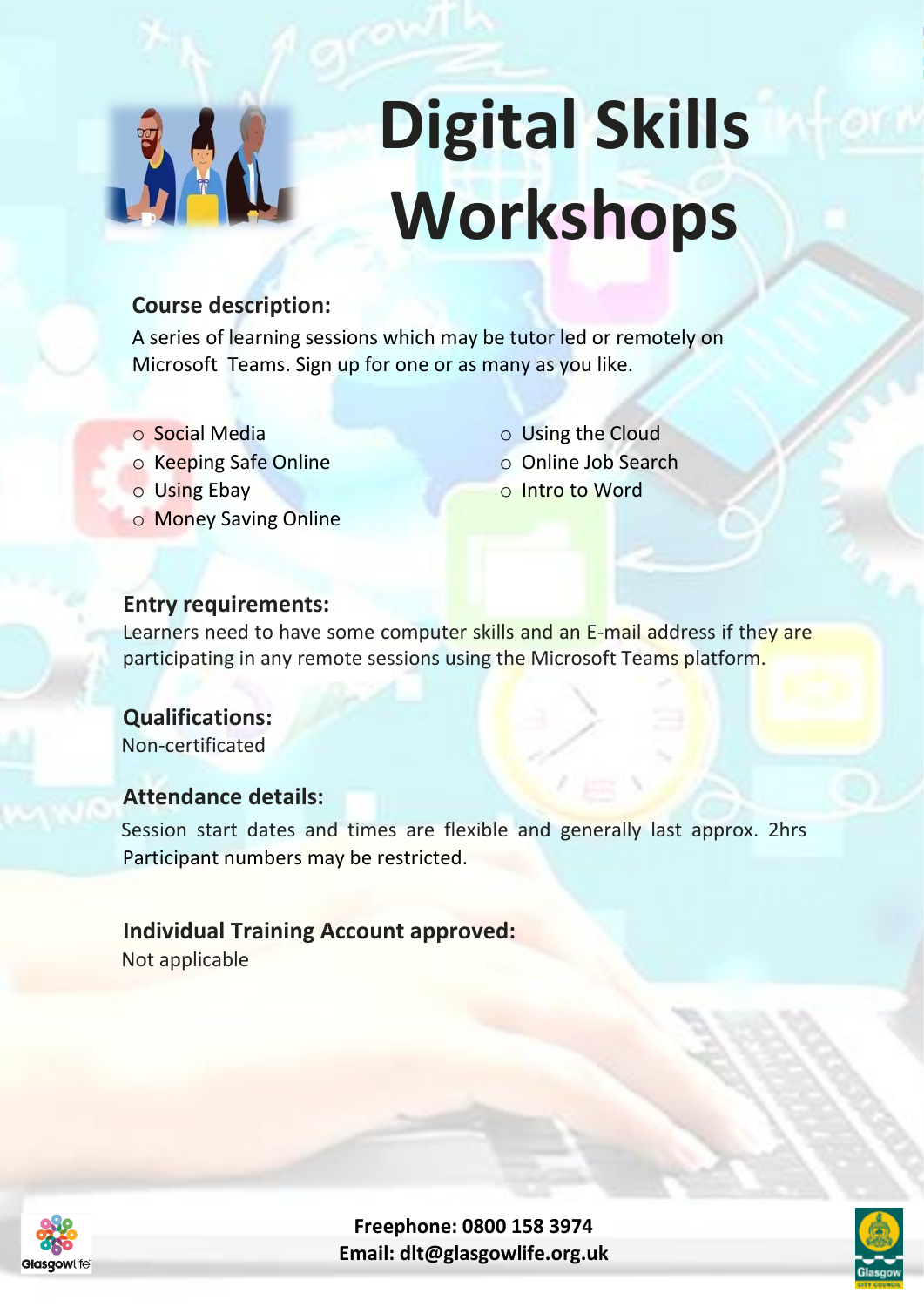

**PC Passport:** 

**Level 4**

#### **Course description:**

The NPA PC Passport at SCQF levels 4 provides learners with up-to-date knowledge and skills in a range of popular IT software, such as Office 365. Learners will improve skills in key areas such as word processing, spreadsheets and presentation software, preparing them for employment and further study.

- o Web Apps: Word Processing
- o Web Apps: Presentations
- o Web Apps: Spreadsheets

#### **Eligibility Criteria:**

Candidates should be 16+, unemployed / underemployed or at risk of falling into unemployment, and/ or facing barriers to work. Candidates should also live in Glasgow or one of the surrounding local authorities.

#### **Entry requirements:**

Candidates need to have at least basic computer skills as this course combines online learning with drop-in support sessions.

#### **Qualifications:**

PC Passport SCQF Level 4

#### **Attendance details:**

The course start dates, and times are programmed throughout the year.

#### **Individual Training Account approved:**

Not applicable

Glasgowlife

#### **How to register:**

E-mail glasgowcodelearning@glasgowlife.org.uk



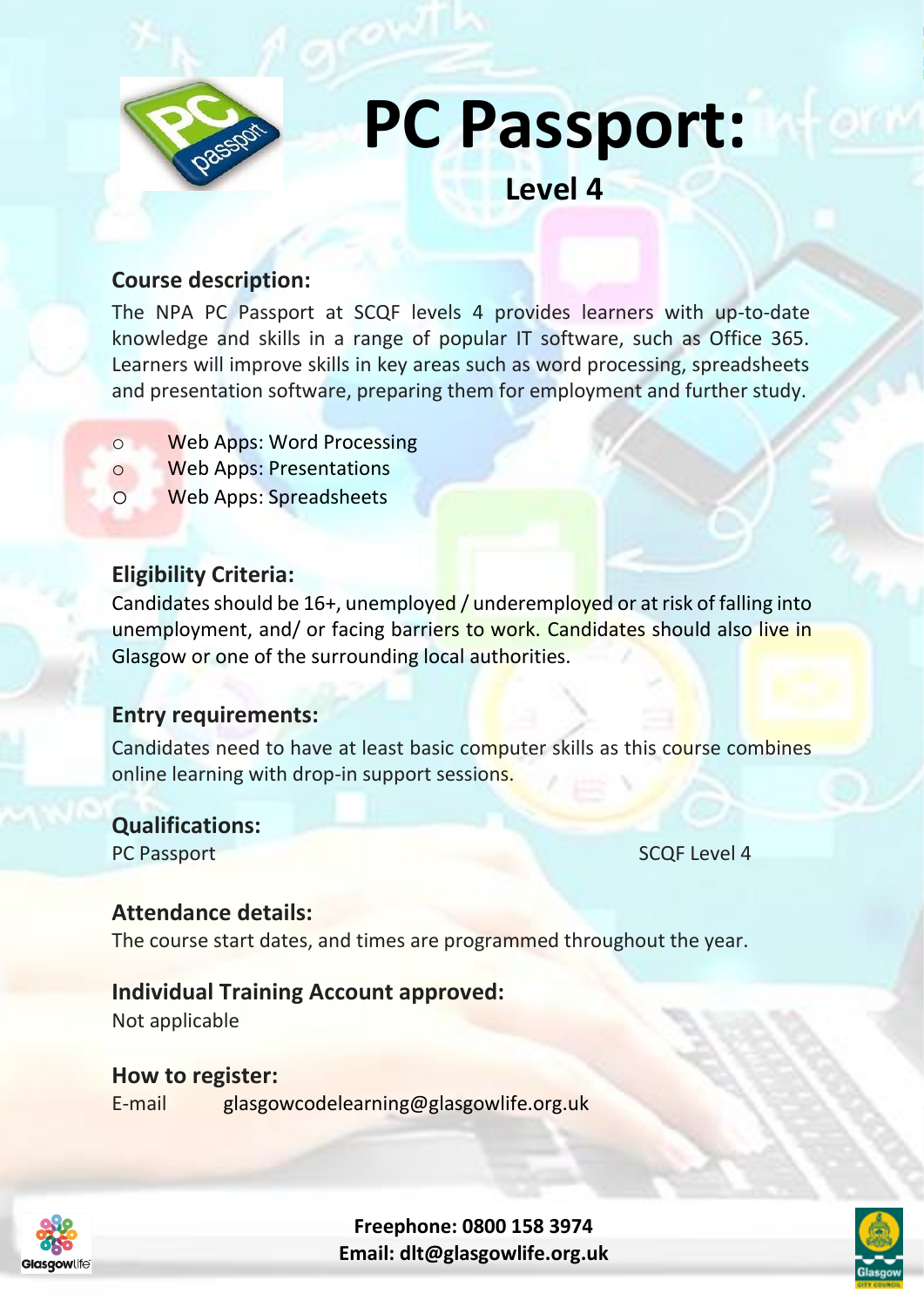

### **ICDL:**

### **International Certificate of Digital Literacy**

#### **Course description:**

Certificated by the British Computer Society, the International Certificate of Digital Literacy is an internationally recognised qualification in core IT skills.

The course is made up of 7 units allowing the learner to work at their own pace and in any order.

Topics include:

- o IT Security for Users
- o IT User Fundamentals
- o Word Processing
- o Spreadsheets
- o Database
- o PowerPoint Presentation
- o Online Essentials -Using the
	- Internet & E-mail

#### **Entry requirements:**

Candidates need to have some computer skills as this course combines online learning with drop-in support sessions.

**Qualifications:** ICDL SCOF Level 5

#### **Attendance details:**

The course start dates, and times are flexible throughout the year

#### **Individual Training Account approved:**

Yes

#### **How to register:**

E-mail [dlt.ecdl@glasgowlife.org.uk](mailto:dlt.ecdl@glasgowlife.org.uk)

#### **Individual Units:**

Please contact us for more information.





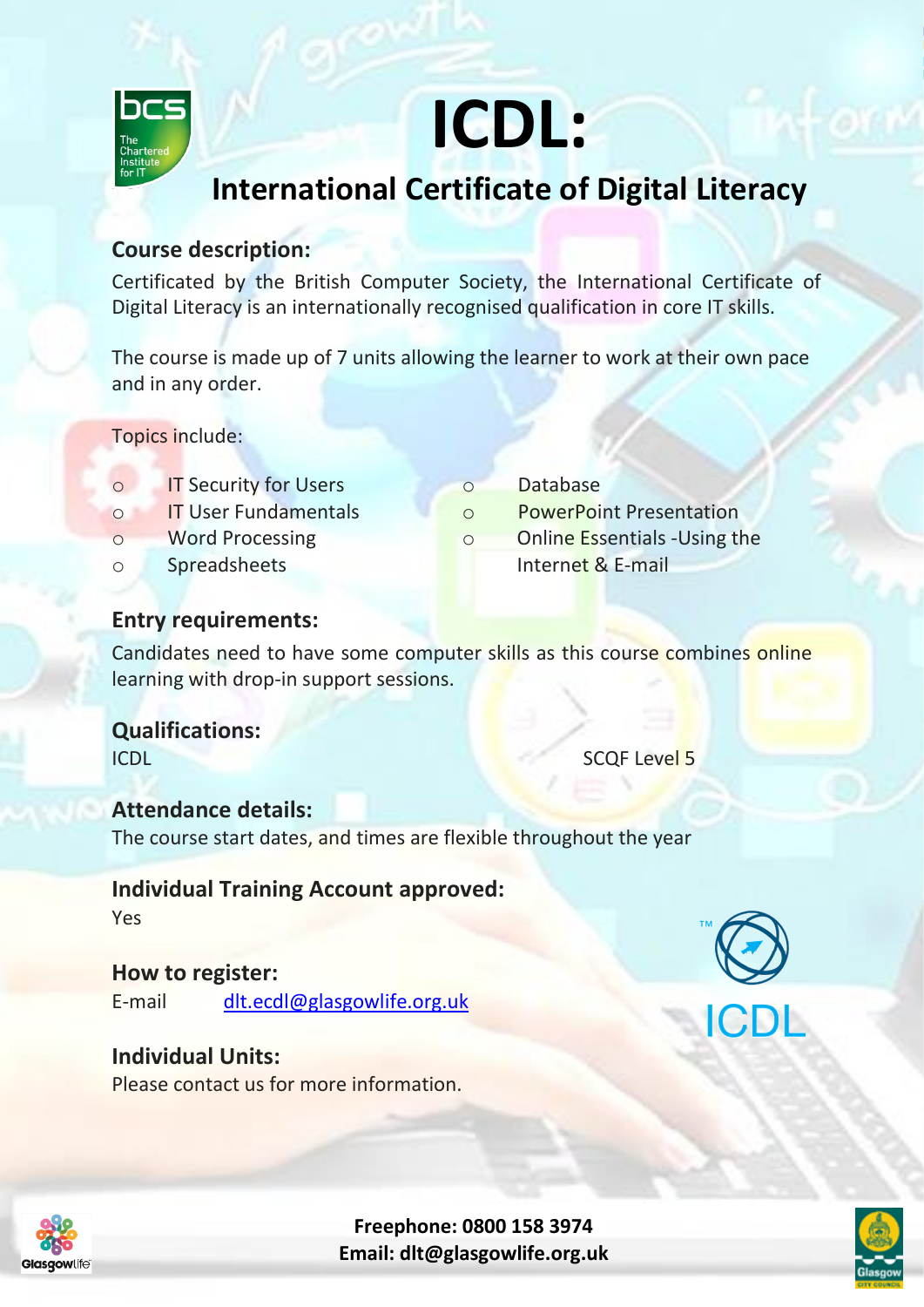### **List of Charges**

| <b>Course Name</b>                              | <b>Cost</b>  | <b>ITA</b>             |
|-------------------------------------------------|--------------|------------------------|
| <b>Getting Started</b><br>Intro to iPad/Tablets | Free<br>Free | <b>No</b><br><b>No</b> |
| Bring your own device                           | Free         | <b>No</b>              |
| Learn my way                                    | Free         | <b>No</b>              |
| <b>Learning Bytes</b>                           | Free         | <b>No</b>              |
| Digital SkillsWorkshops                         | Free         | <b>No</b>              |
| <b>Accredited Courses</b>                       |              |                        |

| PC Passport* | Free | <b>No</b> |
|--------------|------|-----------|
| <b>ICDL</b>  | £200 | Yes       |

\*Eligibility Criteria Applies



**ITA Approved Provider** 

**To apply for ITA funding visit-**



**[https://www.myworldofwork.co.uk/learn-and](https://www.myworldofwork.co.uk/learn-and-train/sds-individual-training-accounts-ita)[train/sds-individual-training-accounts-ita](https://www.myworldofwork.co.uk/learn-and-train/sds-individual-training-accounts-ita)**